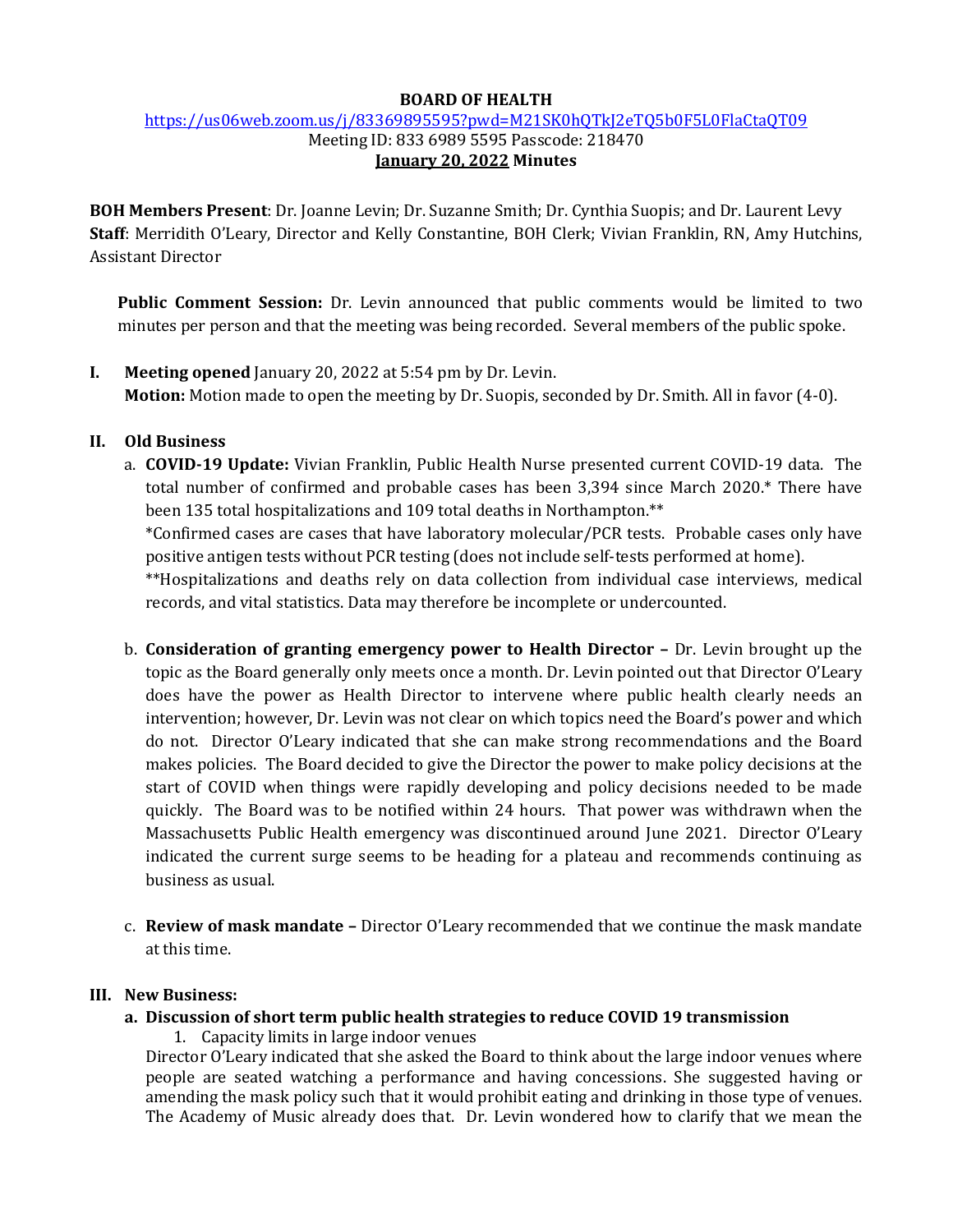larger venues where people are seated close together. Director O'Leary indicated she was thinking about auditorium seating where people are seated shoulder to shoulder. Assistant Director Hutchins had a list of venues that fit the category: The Academy, The Calvin, and Pearl Street. Dr. Levin asked the Board if they wanted to make a recommendation as opposed to a regulation. Director O'Leary suggested that the recommendation include strongly encouraging the use of higher quality masks such as N95 or KN95 or surgical masks and discouraging simple cloth masks. Director O'Leary indicated that the Health Department, through Amy Cahillane, had delivered KN95 masks to downtown businesses. Dr. Levin proposed that if the venue does not separate food and drink serving from the main concert area then they should either not serve food and drink or they should set a different area aside. Dr. Levin indicated that she would work with NDPH to propose best practices, and possibly form a sub-committee to work on that.

b. **Consideration of Policy for Public Comment Session** – Dr. Levin presented the recent rule adopted by City Council on Public Comment dated January 2, 2022. Dr. Smith and Dr. Suopis indicated that they would like to keep the time limit per person and have a name and address. Dr. Levin indicated that she would like to know the name of the town where the person lives.

**Motion**: Motion made by Dr. Smith, seconded by Dr. Levy, to adopt rule by City Council, changing City Council to Board of Health; without the sentence about the public comment limitation and without the sentence about language translation; and adding the sentence about civility and respect. All in favor (4-0).

## **IV. Review Minutes**

**A. Meeting Minutes from December 16, 2021.**

**Motion: Approved as amended:** Motion made by Dr. Levy to accept the minutes as amended, seconded by Dr. Suopis. All were in favor (4-0).

- **B. Meeting Minutes from December 28, 2021. Motion: Approved as amended:** Motion made by Dr. Levy to accept the minutes as amended, seconded by Dr. Suopis. All were in favor (4-0).
- **C. Meeting Minutes from January 13, 2022** were tabled to the next meeting to allow for review.

**Meeting Closed: Motion to Close Meeting:** Motion made to close the Board of Health meeting by Dr. Suopis, seconded by Dr. Smith. All in favor (4-0)

## **Meeting closed at 8:18 PM.**

The next scheduled Board of Health Meeting: February 3, 2022 Kelly Constantine, BOH Clerk